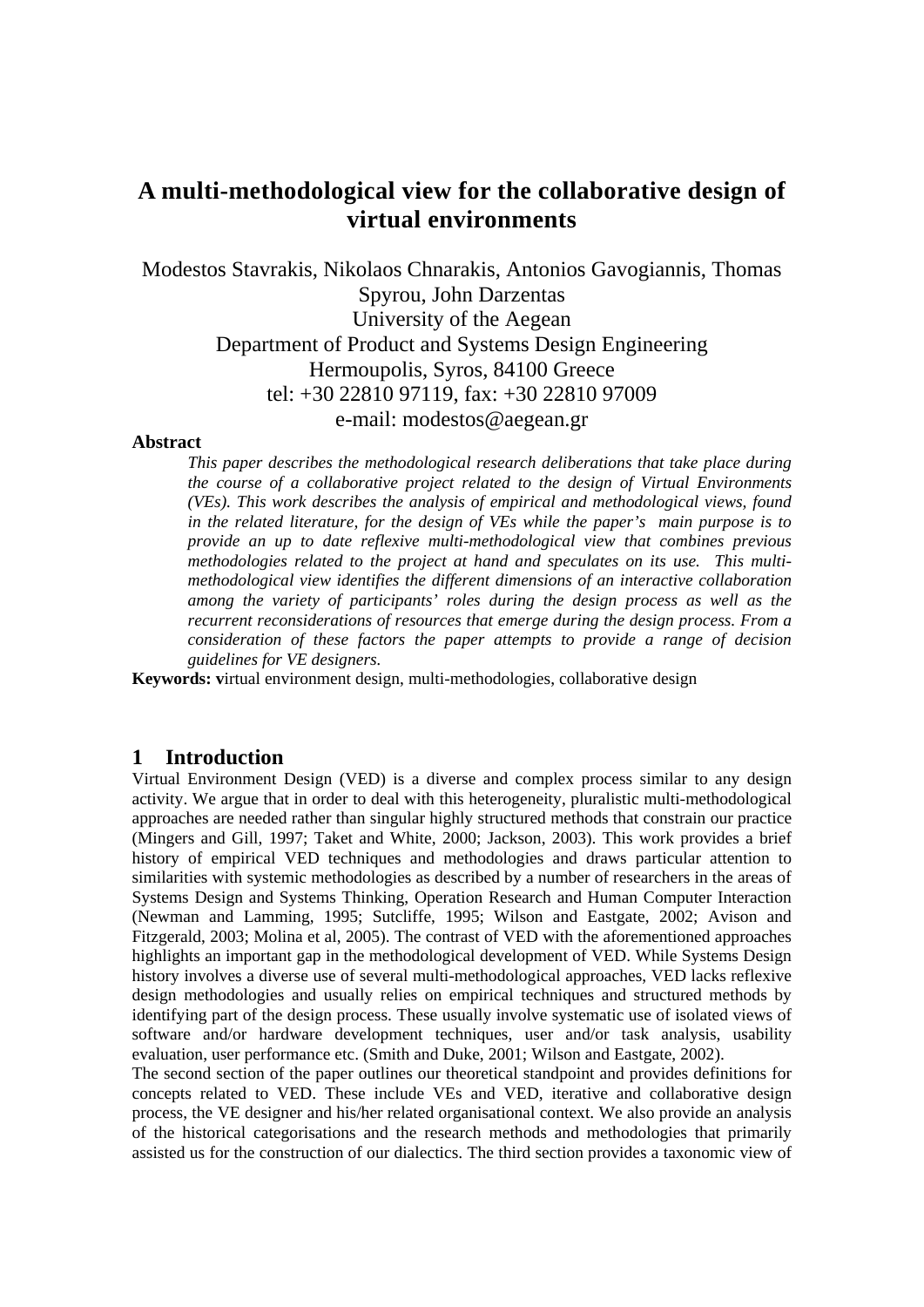previous approaches in VED methodological practice according to the research literature of the last few years. In the last section we offer an example of a reflexive multi-methodological view of interactive collaborative design for VED.

## **2 Theoretical Issues and Virtual Environment Design Methodologies**

Our theoretical standpoint for the understanding of methodologies exercised for VED is supported by the idea that "every theory must have an object of explanation an explanatory form, a method to relate evidence to claim, characteristic explanations within a scope of performance and a consequence value" (Anderson, 1996). To direct this belief for the examination of VED methodological conceptualisation, we opted to use the traditional, encompassing set of *ontology:* identify the objects of our analysis, *epistemology*: identify the nature of our knowledge regarding our ontological assumptions, *praxeology*: identify the ways we obtain that knowledge and *axiology*: identify what is the value of obtaining that knowledge (Anderson, 1996).

This theoretical position, outlined throughout the course of the paper, combines a set of epistemological ideas and makes evident the intention to achieve an explanatory form for VED methodological thinking and practice. These include, definitions for concepts related to VED (design, design thinking, VE) and methodology concepts, the historical categorisation given by Avison and Fitzgerald for the systems development methodologies (Avison and Fitzgerald, 2003), the multi-paradigm multi-methodological and critical pluralism of (Mingers and Gill, 1997) for intergrading a range of methodologies from different paradigms in the course of a particular intervention, the pragmatic pluralism of (Taket and White, 2000) to deal with variety at the praxeological level and to provide a postmodern critique on privileged methodological narratives that might emerge during the design process. This set of research positions provides us with a plural reflexive theoretical background for the elicitation of the methodological context for VED.

## **2.1 Virtual Environments and Virtual Environment Design**

Virtual Environments in the domain of Virtual Reality are considered the designed, real-time computer generated, interactive, immersive and three-dimensional environments that try to produce to their participant users a synthetic sense of presence (from existence to symbiosis) in an alternative, simulated environment (real-like or fictional) with spatial characteristics, often by the use of specialised hardware (Steuer, 1992) (Heim, 1993) (Stanney, 2002) (Burdea and Coiffet, 2003).

The notion of VED is a twofold concept and in our understanding refers both to the design of VEs, and also to the underlying tenets and systems of beliefs that justify the methodological practices that support the processes of designing such environments (design and design thinking). Similarly to systems design and development, VED is a human activity where designers collaboratively learn and then adopt their plans in order to reflect upon their findings and previous experience (Stavrakis et al, 2007). As a result, methodologies may be adapted in response to the appreciation of a "specific task" and its defining characteristics. More generally, VED can be viewed as a situated perpetual and emergent activity the contingencies of which are always in a state of différance (differentiated and deferred) (Derrida, 1974). In this sense, the activity of VED is seen to take place within a socio-cultural environment of an emergent design team/organisation. It is defined as an iterative and collaborative design process where participants continually strive to redefine its form through reflexive redefinitions of their own activity representations (methodologies and practices).

## **2.2 The Designer in Emergent Virtual Environment Design Teams/Organisations**

The VE designer is not to be considered as a singular entity, but a pluralistic heterogeneous participant acting within the aforementioned socio-cultural environment (Lacan and Fink,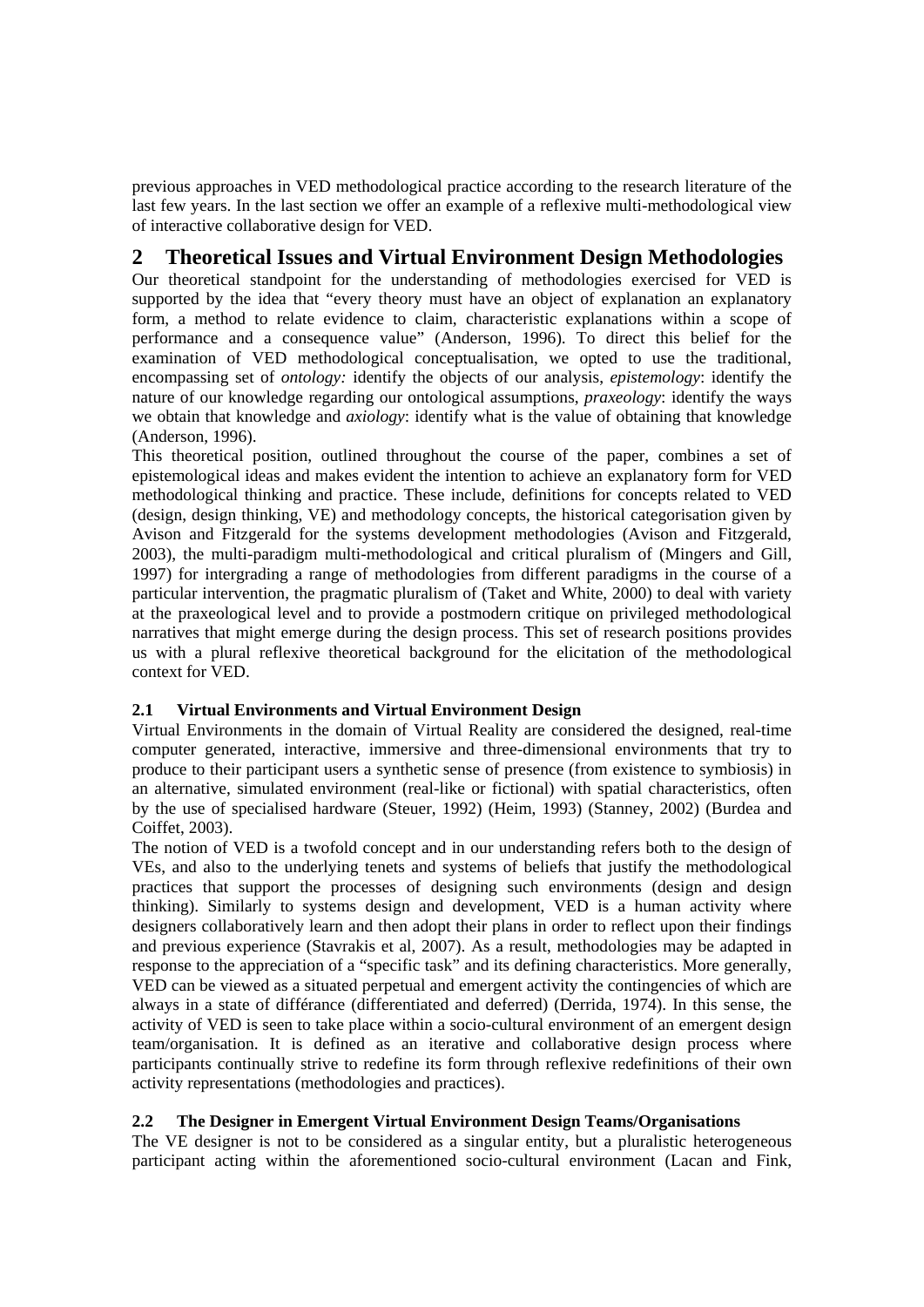2002). When we refer to VED teams as emergent organisations we are considering them, regarding their features, as continually emergent, following no predefined pattern. These organisational features are the products of a perpetual social negotiation and consent, rather than "consensus", building. The organisation itself or any of its features may phenomenologicaly exhibit temporal regularities, but these are recognisable only by hindsight, because they are always in "a process of becoming" (Truex et al, 1999).

## **2.3 Paradigm, Methodology, Multi-methodology, Pragmatic and Critical Pluralism**

According to (Mingers and Gill, 1997) "the term *methodology* means a structured set of guidelines for activities to undertake to improve the effectiveness of an intervention"... "…methodologies are based implicitly or explicitly on particular philosophical assumptions concerning the nature of the organisational world and the appropriateness of various forms of actions. These sets of assumptions form a particular view of the world that is sometimes called *paradigm*". In the postmodernist camp (Taket and White, 2000) support that "The will to methodology is a moral obligation to acquire "reliable" knowledge and act to achieve practical ends in some defensible manner, the will to methodology thus implies a will to act." Here they adopt the Nietzschean "perspectivism" where the external world is to be interpreted through different concepts and alternative systems of beliefs that there is no authoritative independent criterion for determining that one system is more valid than another (Nietzsche and Faber, 1994). This necessarily involves the problem of reflexivity and leads us to the argument that "anything goes"; a "will" which provides different possibilities of different truths (Mingers and Gill, 1997). But instead of accepting any methodology, this idea gives access to the formation of two interpretations for transfer to multi-methodology (Taket and White 2000): 1) Multimethodology as another meta-narrative which serves as another version of "will to methodology" and 2) a strategic action of mix and match, a practice where we seek for guidelines, examples, stories, metaphors etc., for use in our intervention.

In pragmatic pluralism the use of methodologies is founded on the grounds of postmodernist and poststructuralist thinking where we "move away from prescription and seek to maintain an open flexible stance, capable of responding creatively to the characteristics of a particular moment, continually disrupting the comfort of identification with a fixed theory or view and seeking instead to mix different perspectives" (Taket and White, 2000). What they propose is the recognition of the following features: the use of triangulation (in terms of data sources, methods, analysis team), combining parts of different methods (or methodologies), being reflexive and adaptive, being critically reflective. In critical pluralism the vantage point is located at the dichotomy of 1) actual action within a problem situation and 2) critical reflection about the intervention determining the particular combinations of actions and methodologies that are employed (Mingers and Gill, 1997). Both Taket and Mingers identify that this intervention, or in our case "design and design thinking", is a double concept involving action and reflection upon action by acting methodologically and reflecting upon produced metamethodological narratives. This suggests that we design and we reflect upon our designs by "design thinking", and we reflect upon our thoughts by combining knowledge from different, practices, methods, methodologies, disciplines.

In the following chapter we will review the practices of VED from empiricism to methodology use and post-methodology.

## **3 Four Eras of Virtual Environment Design Methodologies**

The categorisation of (Avison and Fitzgerald, 2003) identifies four major eras of systems development methodologies, Pre-methodology Era, Early Methodology Era, Methodology Era, and Post-Methodology Era. In our view (influenced also by the categorisation of Information Technology that (Coyne, 1995) outlined as: conservative, pragmatic, critical, radical), these eras do not necessarily provide an evident historical viewpoint that is only justified in a sequentially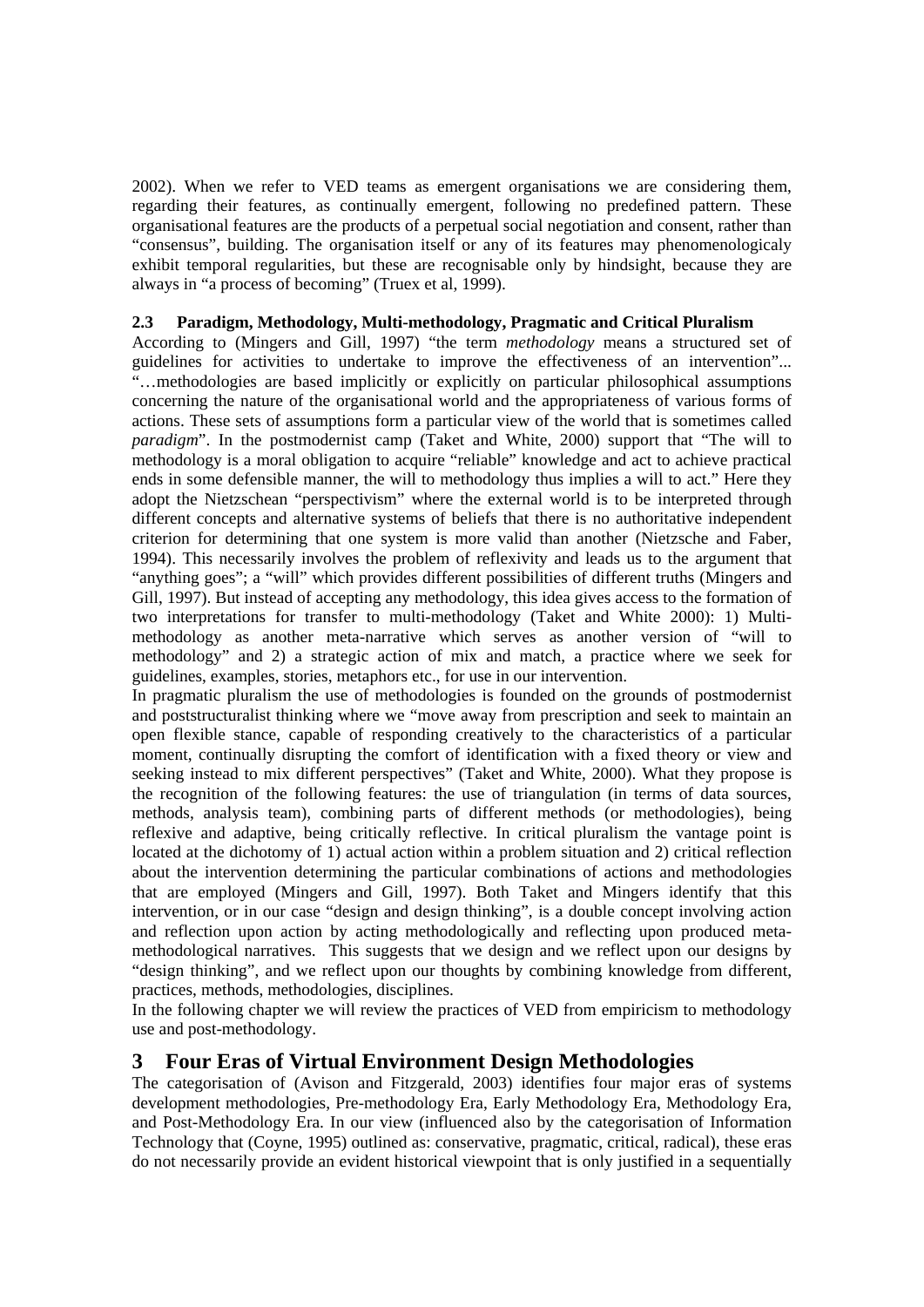chronological order. These eras are not mutually exclusive, but are only used in this way to provide the central tendencies in systems development. Today, many of the VE designers blend various beliefs and practices from these periods.

In this section and for each era we also provide a limited number of examples that are considered representative.

### **3.1 Pre-methodology Era**

The ontological assumptions of this era are concerned with the design of VEs deprived of any explicit or formalised development methodologies. The epistemological considerations are based on foundational ends of true knowledge from mere belief and singular reductionist understanding of the design process. Knowledge is assumed to have an end point from linear understanding and explanation of all known design issues. In this era of VED, knowledge is at the same time individuated, located at the mind of the expert designer, and transcendentally authentic. Knowledge related to the design of VED is gained through assumptions of instrumental use of empirical and scientific ideas. This foundational knowledge is often subjectively driven and does not emerge from a collaborative design activity among members of a VED community. The designers are mostly programmers that specialise in solving practical problems and experimenting with a variety of technical issues. The axiological arguments give emphasis in evaluating the techniques and procedures used for solving technical problems.

**Examples:** Because the nature of building VEs in this era is highly empirical not many documented practices are available. The first documented examples of VED in this era appear in the works of (Kim et al, 1998; Smith and Duke, 2001). In these first attempts to design VEs the design process was empirically concentrated around the following issues: 1) Identify the Design requirements and then 2) focus in producing and evaluating software tools. Emphasis was given to the development of the software tools rather than the design process and in most cases it was considered equivalent to the VE itself. In both cases, the researchers focused in dealing with technical issues related to VR applications and their development. It is also true that the notion of VED was at its infantry so most of the "designers" where programmers experimenting mostly with technical challenges.

### **3.2 Early-methodology Era**

The ontological assumptions of this era are concerned with the design of VEs but also identify the need to manage the way of designing because of the complexity of the VED projects. The epistemology is focusing on controlling design processes in terms of design methods and is driven by the need to manage the increasingly intricate design requirements. The effort in this era is concentrating in developing structured design methodologies by identifying phases in VED that will lead to better management of the development process. Commonly known as the "waterfall model", these methods consisted of a number of development stages that had to be followed in sequential order. These included feasibility study, system investigation, analysis, design, development, implementation and maintenance. The axiology in this era considered the reduction of complexity as the primary aim and ignored the evaluation of the structured method that was used. Because of this practice serious problems emerged that were observable in the highly conservative designed VE. These included similar traps to the ones mentioned in (Avison and Fitzgerald, 2003) regarding systems design; failure to meet the needs of the client (purpose), conservative VEs due to reuse of previous versions, instability, inflexibility, user dissatisfaction, problems with documentation etc.

**Examples:** Creating VEs in this era is primarily a process of using well known practices and considering them as highly structured methods that will fulfill the designers' needs. Typical examples of these practices can be found in the works of (Ellis, 1991; Thalmann, 1994) regarding environment design and in the works of (Bordegoni, 1993; Herndon et al, 1994)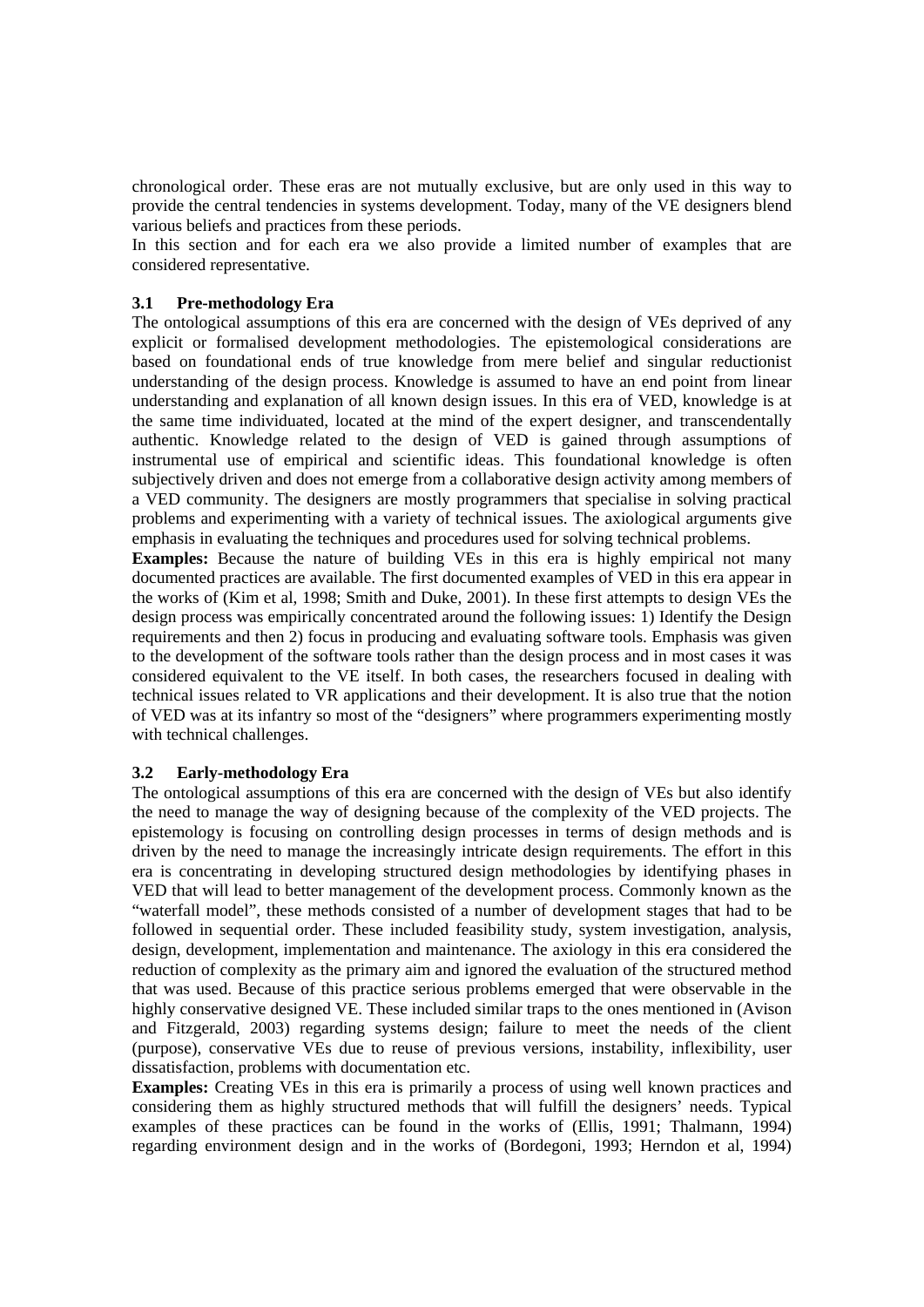regarding interaction design. Both outlined the steps that they followed in their works. For environment design they suggested: the background space or geometry, the user avatar, virtual agents or virtual actors and objects that populate the background space. In terms of interaction design: navigation and viewpoint control, object interactions (picking, grabbing, rotating and moving objects), manipulating objects to change their state and querying to find out the content of an object. Another source of early methodological VED is evident in the manuals of software for VED. For example, according to (Molina et al, 2005), EON Reality (Eonreality, 2005) suggested that building virtual worlds with EON Studio is as easy as performing three steps: 3D modelling in an third party modelling software, exporting geometry to VR authoring tool, program interaction. Our experience with that tool and other similar ones confirms that this is not enough.

## **3.3 Methodology Era**

The ontological assumptions of this era are concerned with the design of VEs and also identify the need to manage the way of designing, but primarily focus to analyse the restrictions posed by structured methods. Knowledge in this era is related to a better understanding of methodology conceptualisation and use, and assumes that structured methodologies that are constraining the design process should be replaced by reflexive ones. The praxeological interest in this era is focused in developing and evaluating methodologies. The belief that one methodology is ever able to provide the means of reducing complexity is dismissed and replaced by the idea of holistic design where methodologies are continuously refined. Methodology is a collection of scientific concepts imported from different disciplines and for the first time in VED history, user involvement is considered necessary for the continuous evaluation and development of the VE. The axiological arguments give emphasis in evaluating new concepts for inclusion or exclusion from the specific methodology and what is considered important is the enrichment of the methodology. This often led to inoperative complex methodologies that became unusable because of information overload and unrealistic appreciation or inability to follow of their guidelines.

**Examples:** The methodology era is the most prolific era in terms of epistemological thinking for the design of VEs. A large number of researchers and VE designers focused in analysing both empirical design practices and design thinking. Kaur was one of the first researchers that focused in developing a holistic methodological view of VED (Kaur, 1998). In her PhD thesis, she outlines three main areas that VED should look at in terms of usability: *Development Activities* (requirements specification, system design, interface design, implementation, evaluation), *Classes of VE* (single-user, multi-user, real-world model, desktop, abstract, immersive, augmented, projected), *Design Considerations* (usability, cost, ergonomics, reliability, utility, health  $\&$  safety, motivation). Based on this idea, Kaur provides a reflexive theoretical model that VE designers can employ to effectively produce and mainly evaluate VE for usability. Another example is VEDEF (Wilson and Eastgate, 2002) which provides a structured systematic framework for the design of VEs. Its main focus is to aid designers by "defining what issues are relevant, what data and information are needed and what decisions must be made at what stages, and how these stages interconnect, including feedback loops". Fencott introduces a methodological view that stresses two important factors for the design of virtual environments, the aesthetic notion of designing VEs to create the desired perceptual responses and the engineering notion of design as the creation of plans and models from which to build and test the desired outcome (Fencott, 1999). Based on Kaur's introductory observations, Fencott develops an equivalent circular nonlinear methodological viewpoint outlined in the following steps: requirements modelling, conceptual modelling, perceptual modelling, structural modelling and building. The VRID methodology (Tanriverdi and Jacob, 2001) supported by the VRID model proposes two levels/phases for designing VEs according to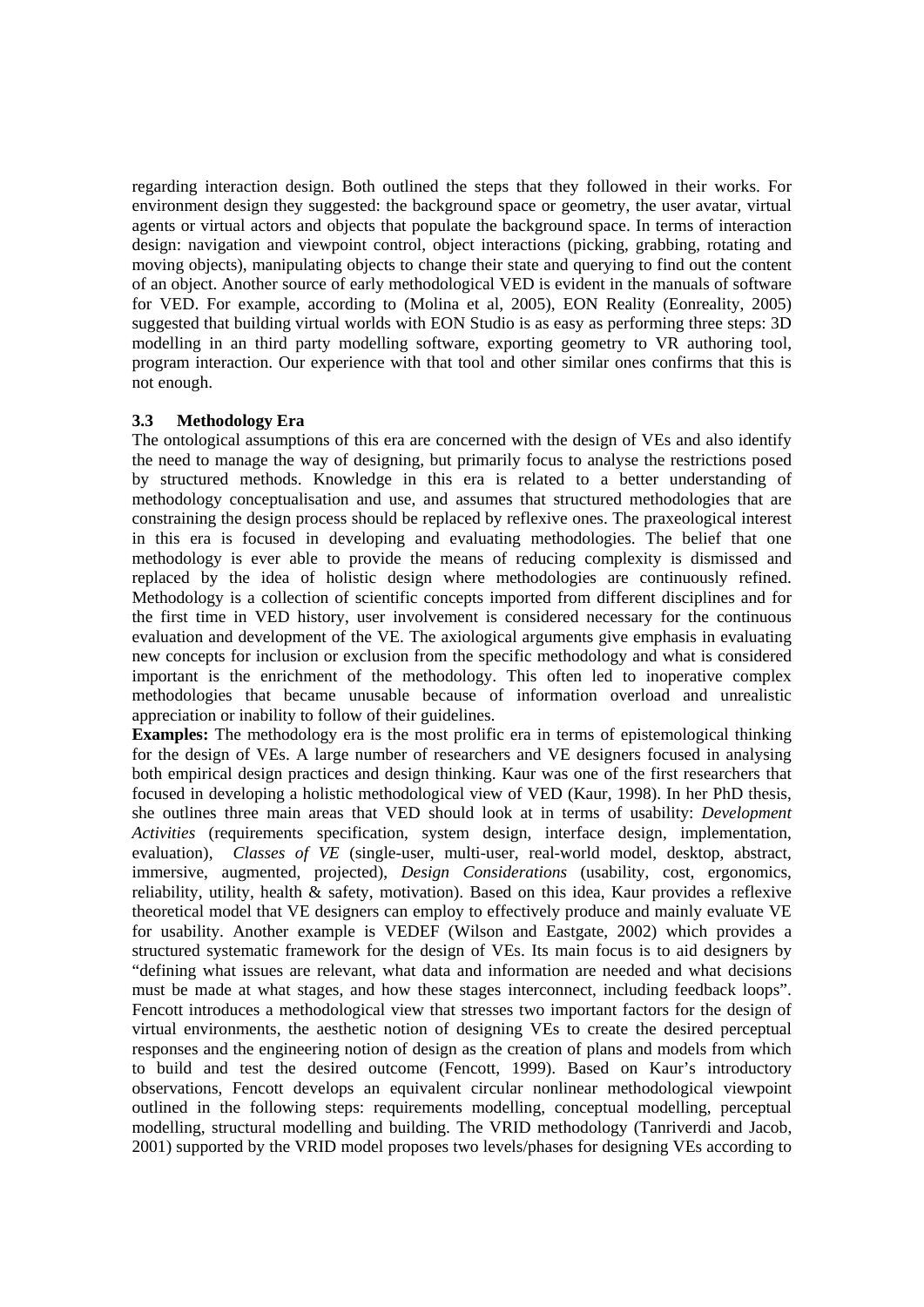the observation that the methodological challenges for designing VEs are a) thinking comprehensively about the overall design, b) decomposing the design task into smaller conceptual distinct tasks and c)c communicating the structure of the design to software developers. The first level (High-level) consists of three major steps: identifying data elements, identifying objects, modelling objects (i.e. graphics, behaviours, interactions, internal communications, external communications). The second level (Low-level) retrieves data from the previous level and builds/models the specifications of the sub-components of the modelling objects. The TRES-D methodology (Molina et al, 2005) is an iterative and incremental development approach that focuses to be adapted in a variety of different VE developments. TRES-D relies on iterative activities that try to define the variety of designers' roles that are involved in the design process, the tools to carry out the activities and the principles and guidelines to help developers complete these activities. They distribute these activities around a set of stages: initial requirements, understanding requirements, concept design, iterative design building and implementation and deploy and maintenance. Gabbard presents a structured iterative methodology for user-centred design and evaluation of VE user interaction (Gabbard et al, 1999). This methodology is based on sequential performing of 1) user task analysis, 2) expert guidelines-based evaluation, 3) formative user centred evaluation and 4) summative comparative evaluation.

## **3.4 Post-Methodology Era**

The ontological assumptions of this era are concerned with the design of VEs, but primarily focus on the appropriateness and usefulness of the adoption of methodologies (as described in the previous eras) altogether. The epistemological position of this era supports that knowledge (based on hermeneutics and phenomenology) is addressed through the acceptance of the idea that "one methodology is not enough". By adopting a single methodology, knowledge is restricted and as a result the design of VE is considered inflexible in the presence of underlying issues that emerge during the design process. The praxeological argument is mainly directed towards a critical stance and against unitary methodological positions, supports pluralism and critical thinking and favours multi-paradigm multi-methodological practice within any intervention. The axiological arguments of this era hold that methodologies and knowledge construction are only useful at particular situations and try to diminish their superfluous rationality.

The post-methodology era is characterised by diversity in the methods employed. Many researchers and VE designers abandon methodologies altogether and return to a different version of a "pre-methodology era". They perceive VED as a fragmented domain where specific sub-domains emerge and produce new tasks of accomplishment (user interface design in VEs, context design, artificial life in VEs etc.). A method for the successful VED is considered a messianic "promise" that can never be known objectively. An example that tries to combine multiple methodologies and worldviews in the specific area of user interface 3D design for VEs, is the work of (Bowman et al, 2001). In their work they collect information from a multidisciplinary context and then they propose a philosophy for designing part of a VE; in their case the interface of VEs. Their philosophy is twofold, "artistic" -in the sense of guideline documents, user interface software tools, expert review and usability testing- and "systematic" a methodical approach by a study of user tasks, existing interaction techniques, and characteristics of the user, environment or system.

Another example that provides evidence for the fragmentation of the VED community in the post-methodology era can be found in the various review books that try to provide a "complete" picture of the situation in the domain. For instance in (Stanney, 2002) we see that attention is paid to a wide range of areas related to VED. Stanney, following (Durlach and Mavor, 1995) supports that a number of areas are considered to play an important role in the design of VEs;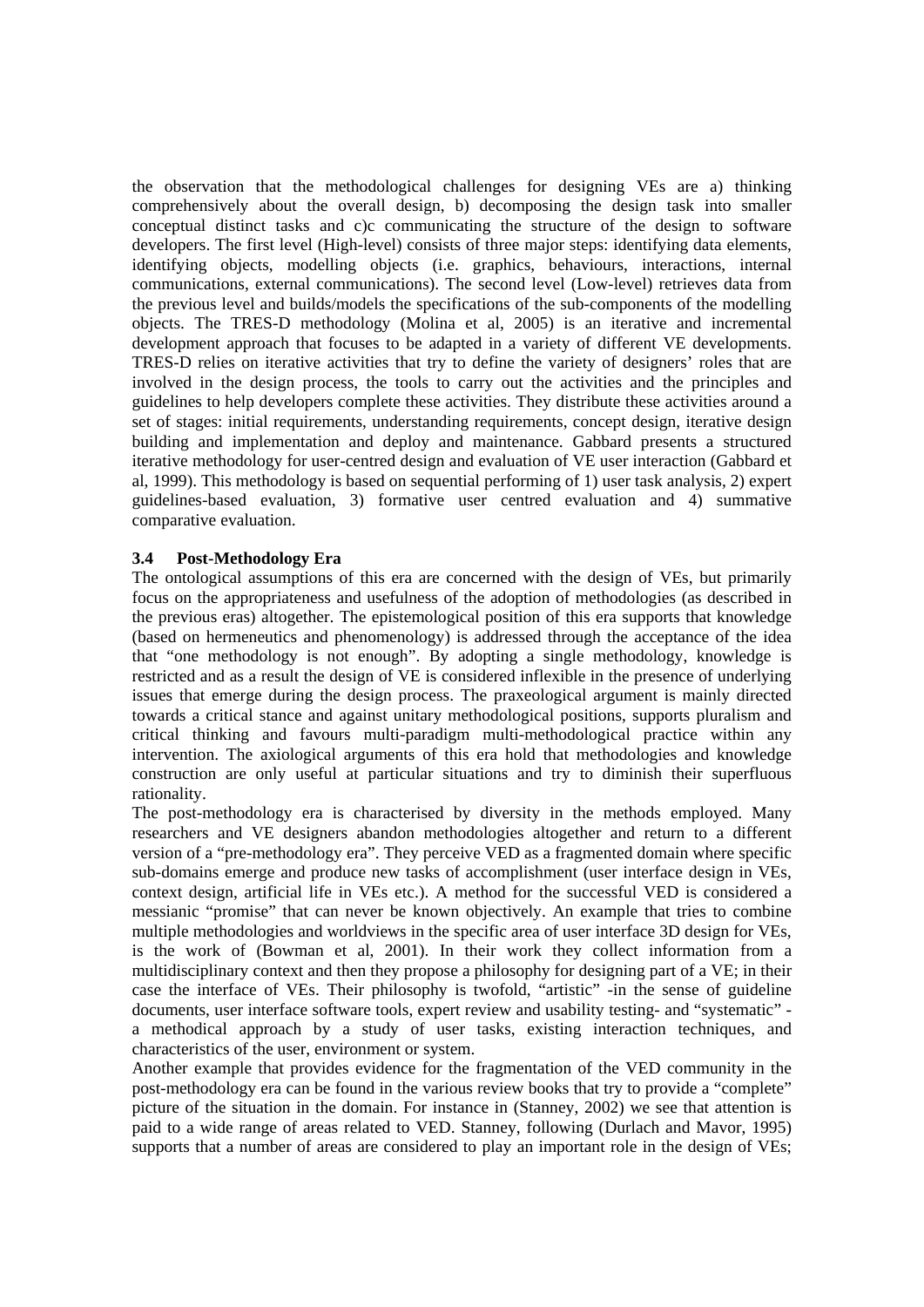these include human factors, technological, psychological and evaluation issues. In the course of the book we identify that a number of other design issues emerge relatively to the project at hand (especially in the area of VE application description) that motivate designers to involve paradigms from other cultural domains in the VED process. Although that the above fragmentation provides a plural picture relatively to the state of affairs in the VED community, we argue that there is no "holistic" methodological view that tries to re-establish a way that designers should act in order to think and organise their work in terms of VED. We have found no research work on developing reflexive, multi-paradigm, multi-methodologies that try to inform an interventionist approach that will focus to assist the emergence of autonomous design organisations that deal with VED. We conclude by illustrating a pluralistic and pragmatic viewpoint related to VED.

## **4 A Multi-methodological Approach for Virtual Environment Design**

Our aim is to present a framework for intervening which is inspired by critical and pragmatic pluralism (Mingers and Gill, 1997) (Taket and White, 2000). The situation of intervention in VED is envisaged as follows. A designer or a team of designers (namely an organisation) will commit themselves in trying to deal with the diversity and heterogeneity that abound in the multiagency setting of VED. The focus is concerned with the exploration of three overlapping questions (what is to be done? how shall we decide what to do? what can guide our actions?). The use of multi-methodology lays on the designers, the methodologies and techniques available. Thus the multi-methodological context can be described according to three notional systems and their relations:

- Design system: designers, facilitators, participants
- Intellectual resources systems: techniques, methodologies, theories
- Situation representation system: situation, "problems space", purpose / objectives

The relations of these three domains constitute the context at the point of engagement in an intervention of VED. Here we provide an example of relevant questions for each relationship that can inform designers for the development of their own multi-methodological view (Mingers and Gill, 1997):

- 1. Relations between designers and intellectual resources:
	- a. What is the designer's level of critical awareness and understanding of the potential resources?
	- b. What is the designer's experience and skill in employing those resources?
	- c. What is the designer's personality / cognitive style comfortable with?
	- d. To what extend can the designer perform in different paradigms?
	- e. To what extend the designer fills comfortable with the values implicit in particular methodologies?
- 2. Relations between designers and situational representation:
	- a. What has initiated this engagement?
	- b. What is the designer's history of interactions in regard to this situation?
	- c. What are the designer's commitments to other participants in the situation?
	- d. What are the characteristics of the situations owners? Who are they?
	- e. What are the designer's expectations about his own role?
	- f. What resources are available?
	- g. From where the designer gains his influence?
- 3. Relations between intellectual resources and situation representation:
	- a. What is the culture of the organisation / situation with regard to methodology use?
	- b. What methodologies have been used?
	- c. Which methodologies seem useful for the current situation?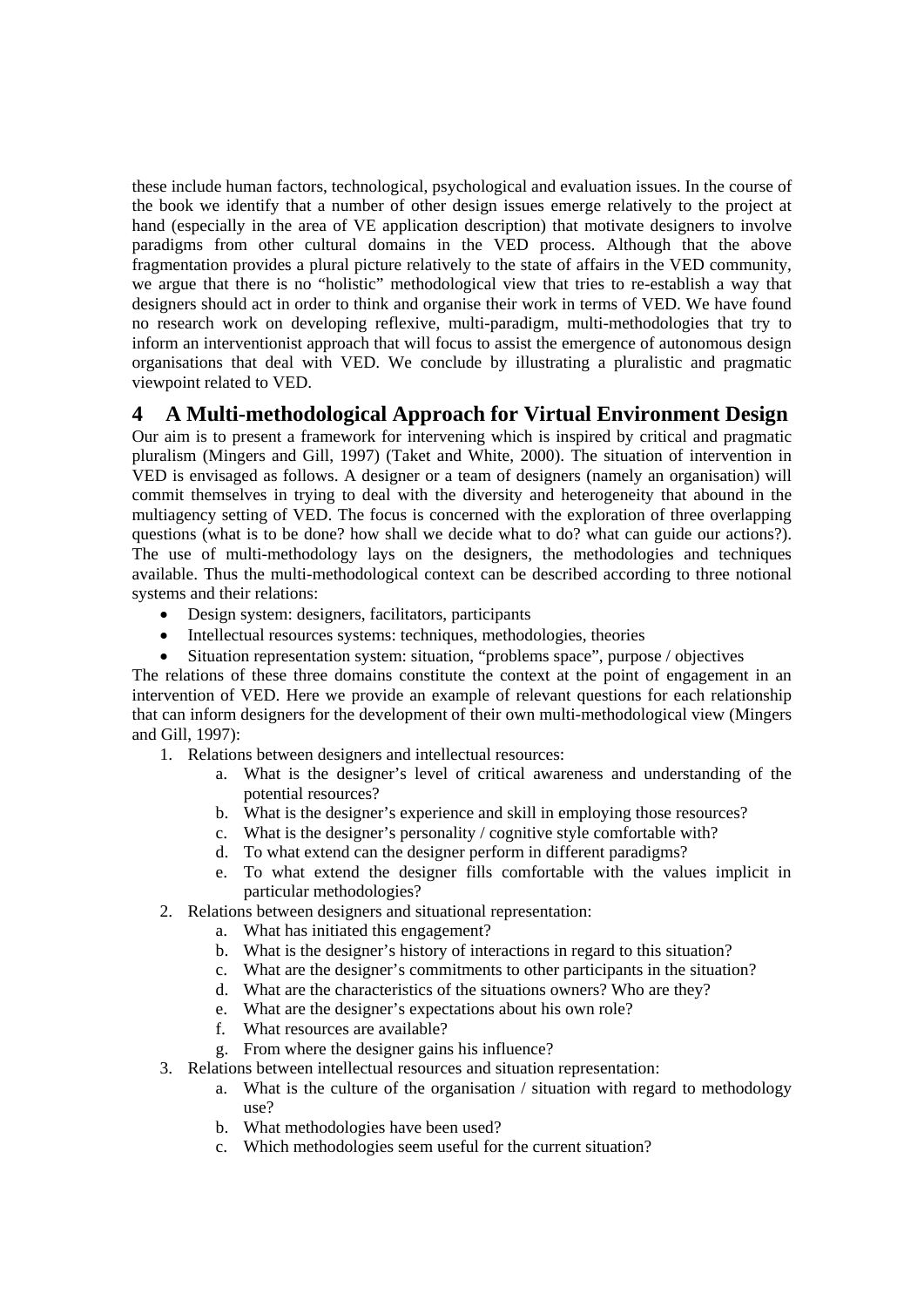### d. How suitable are the methodologies for this situation?

Most important are the questions that relate among the aforementioned relations. These include:

- $\bullet$  (1)-(2): e.g. what the designer might be able in this situation?
- (1)-(3): e.g. what methodologies might be relevant to this situation?
- (2)-(1): e.g. what well known methodologies might be useful? What the designer might have to learn?
- (2)-(3): e.g. what methodologies may or may not be seen as legitimate here? What methodologies have they experienced?
- $\bullet$  (3)-(1): e.g. will the designer's experience allow the use of a particular methodology here?
- (3)-(2): e.g. does the designer's history with this situation suggest particular methodologies?

This example can lead the VE designer to the creation of a more formalised version of a VED methodology. In conjunction with structured methodologies the above example can provide information at various levels, components or processes. For instance, it can work complementarily and describe the preparation phase (i.e. application goals, domain needs, VR attributes, alternative technologies and constraints), analysis phase (i.e. functional location, application task analysis, user needs and characteristics), specification phase (i.e. VE goals, concept design, resource acquisition and virtual task analysis), building phase (i.e. VR system configuration, VE appearance, cues and feedback, VE building and testing), implementation phase (i.e. VE use, tasks in the VE, circumstances of views, user performance) and evaluation phase (i.e. user experience, usability, attitudes and side effects) described in (Wilson and Eastgate, 2002).

## **5 Conclusion**

The work presented in this paper is a framework of reflexive multi-methodological search. This framework does not provide a final solution or a methodological metanarrative, but encourages an iterative participant discourse towards the improved understanding of design thinking for VED. In this work, we have shown one example of multi-methodology in practice without profound formalisation. Our future plans include the illustration of case studies that we currently undertake, in the area of VED.

## **6 References**

## **6.1 Books**

Anderson, J.A. Communication Theory: epistemological foundations. Guilford Press, 1996. Burdea, G.C., and P. Coiffet. *Virtual Reality Technology.* Wiley, 2003.

- Coyne, R. *Designing information technology in the postmodern age: from method to metaphor.* Cambridge, MA, USA: MIT Press, 1995.
- Derrida, J. *Of grammatology.* Translated by GC Spivak. Baltimore: John Hopkins Uni, 1974.
- Durlach, N.I., and AS Mavor. *Virtual Reality: Scientific and Technological Challenges.* National Academies Press, 1995.
- Heim, M.H. *The Metaphysics of Virtual Reality.* Oxford University Press, 1993.

Jackson, M.C. *Systems thinking: creative holism for managers.* Wiley, 2003.

- Lacan, J., and B. Fink. *Ecrits: A Selection.* Translated by A. Sheridan. WW Norton & Co Inc, 2002.
- Mingers, J., and A. Gill. *Multimethodology: the theory and practice of combining management science methodologies.* J. Willey, 1997.
- Newman, W.M., and M.G. Lamming. *Interactive system design.* Addison-Wesley Reading, Mass, 1995.

Nietzsche, F.W., and M. Faber. *Human, All Too Human.* Penguin, 1994.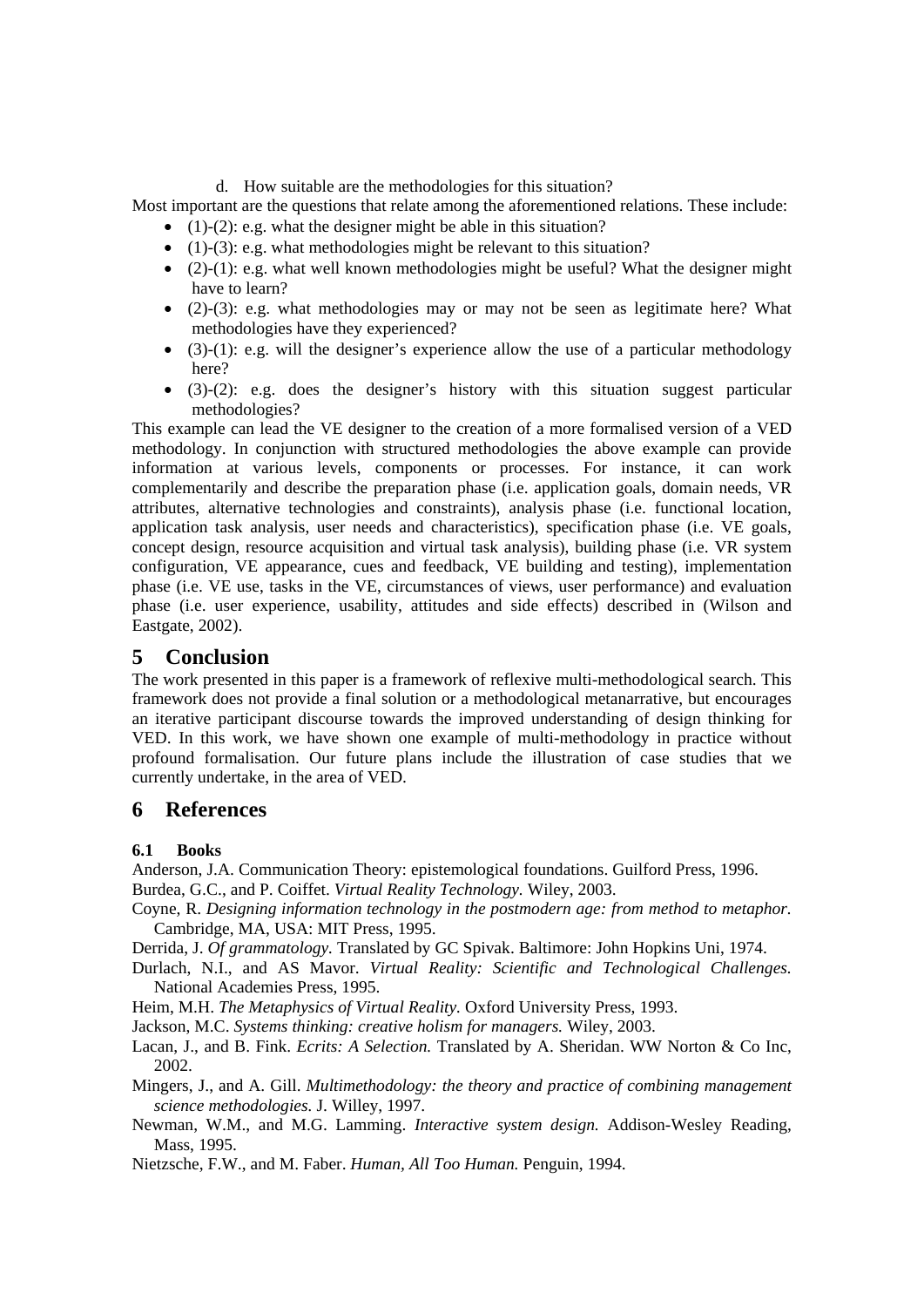Stanney, K.M. *Handbook of Virtual Environments: Design, Implementation, and Applications.* Lawrence Erlbaum Associates, 2002.

Sutcliffe, A. *Human-computer Interface Design.* Macmillan, 1995. Taket, A., and L. White. *Partnership and Participation.* Wiley, 2000.

#### **6.2 Book Chapters**

Wilson, J.R., and R. Eastgate. "Structured development of virtual environments." In *Handbook of virtual environments: Design, implementation and applications.*, by J.R. Wilson, R. Eastgate and M. D'Cruz. London: Lawrence Erlbaum Associates, 2002.

#### **6.3 Journal Articles**

Bowman, Doug A., Ernst Kruijff, Jr Joseph J. LaViola, and Ivan Poupyrev. "An Introduction to 3-D User Interface Design." *Presence*, Feb 2001, MIT ed.: 96-108.

Ellis, S.R. *Pictorial Communication in Virtual And Real Environments.* Taylor & Francis, 1991.

- Gabbard, JL., D. Hix, and JE.II. Swan. "User-centered design and evaluation of virtual environments." *Computer Graphics and Applications, IEEE* 19, no. 6 (1999): 51-59.
- Steuer, J. "Defining virtual reality: Dimensions determining telepresence." *Journal of Communication* (Blackwell Synergy) 42, no. 4 (1992): 73-93.
- Thalmann, D. "Automatic Control and Behavior of Virtual Actors." *Interacting with Virtual Environments*, 1994.
- Truex, D.P., R. Baskerville, and H. Klein. "Growing systems in emergent organizations." *Communications of the ACM* 42, no. 8 (1999): 117-123.

#### **6.4 Conference Proceedings**

- Avison, D.E., and G. Fitzgerald. "Where now for development methodologies?" (ACM Press New York) 46, no. 1 (2003): 78-82.
- Fencott, C. "Towards a Design Methodology for Virtual Environments." *Workshop on User Centered Design and Implementation of Virtual Environments.* University of York, 1999.
- Herndon, K.P., A. van Dam, and M. Gleicher. "The challenges of 3D interaction: a CHI'94 workshop." *ACM SIGCHI Bulletin.* New York, NY, USA: ACM Press, 1994. 36-43.
- Kim, G.J., Kk.C. Kang, H. Kim, and J. Lee. "Software Engineering of Virtual Worlds." *Proc. of the ACM Symposium on Virtual Reality Software and Technology*, 1998: 131-139.
- Molina, JP., AS. García, V López, and P. González. "Developing VR applications: the TRES-D methodology." *Proceedings of the first international workshop on Methods and tools for designing VR applications.* Ghent, Belgium, 2005.
- Smith, S., and D. Duke. *Design Support for Virtual Environments. .* WorkShop, Visualization and Virtual Environments Community Club (VVECC) Workshop, 2001.
- Stavrakis, M., N. Viorres, P. Koutsabasis, and J. Darzentas. "A theoretical framework of copurposing in systems design." *Human Computer International 2007 (HCII 2007).* 2007.

Tanriverdi, V., and R.J.K. Jacob. "VRID: a design model and methodology for developing virtual reality interfaces." *Proceedings of the ACM symposium on Virtual reality software and technology.* New York, NY, USA: ACM Press, 2001. 175-182.

#### **6.5 Technical Reports**

Bordegoni, M. *Gesture interaction in a 3D user interface.* Technical report, number ERCIM-93-RO19, European Research Consortium for Informatics and Mathematics, 1993.

#### **6.6 Theses**

Kaur, K. *Designing virtual environments for usability. .* PhD thesis, City Universiy, London: Centre for HCI Design., 1998.